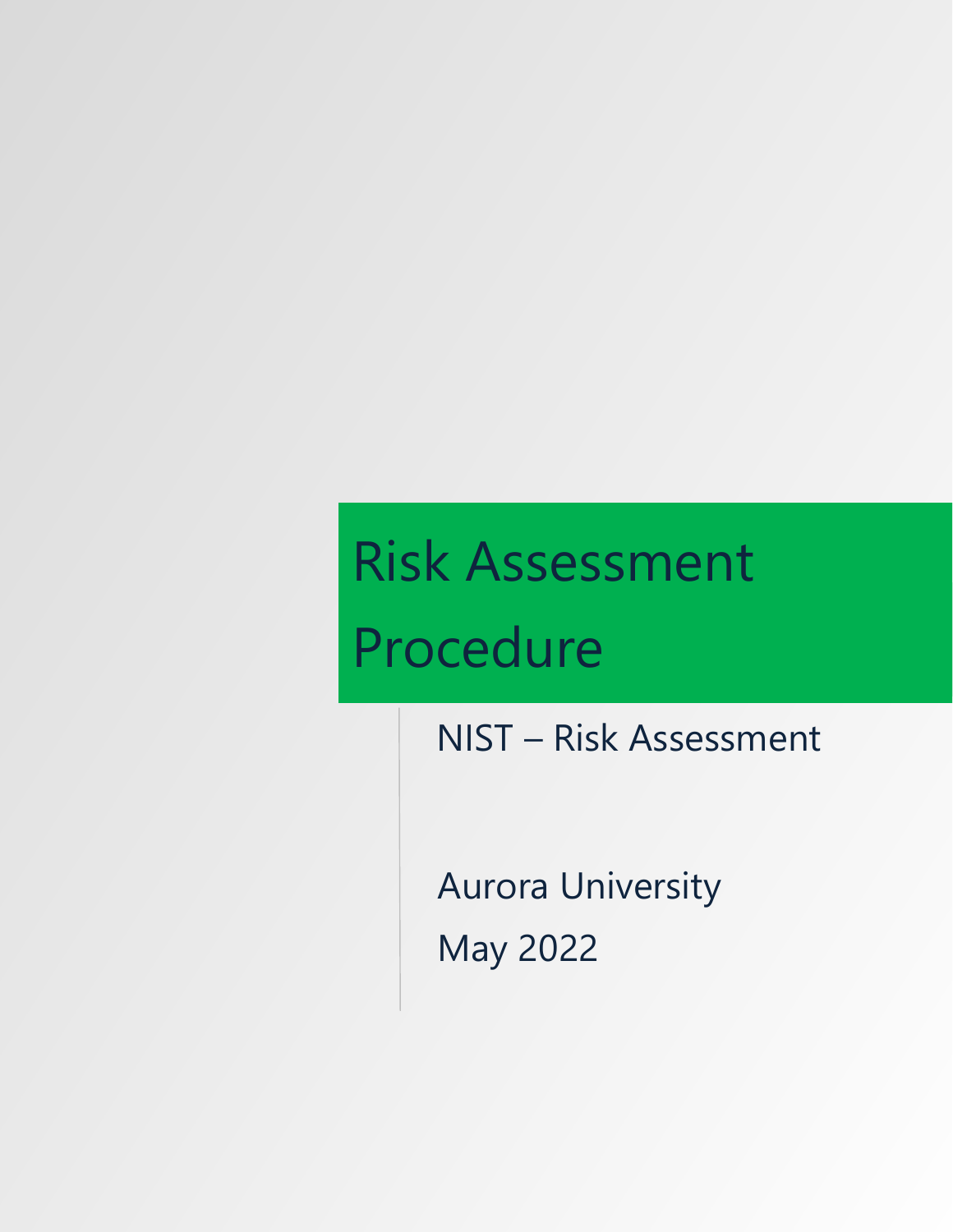

| <b>Procedure: Risk Assessment Procedure</b> |                           |  |  |
|---------------------------------------------|---------------------------|--|--|
| <b>Issue Date:</b>                          | <b>Procedure Number:</b>  |  |  |
| <b>Revision Number:</b>                     | <b>NIST Control: RA-1</b> |  |  |
| <b>Revision Date:</b>                       | Owner: ISO                |  |  |

# <span id="page-1-0"></span>Contents

| 1.  |          |  |  |  |
|-----|----------|--|--|--|
| 2.  |          |  |  |  |
| 3.  |          |  |  |  |
| 4.  |          |  |  |  |
| 5.  |          |  |  |  |
| 6.  |          |  |  |  |
| 6.1 |          |  |  |  |
| 6.2 |          |  |  |  |
| 6.3 |          |  |  |  |
| 6.4 |          |  |  |  |
|     | 6.1.1.   |  |  |  |
|     | 6.1.2.   |  |  |  |
|     | 6.1.1.1. |  |  |  |
|     | 6.1.1.2. |  |  |  |
|     | 6.1.3.   |  |  |  |
|     | 6.1.1.3. |  |  |  |
|     | 6.1.1.4. |  |  |  |
|     | 6.1.4.   |  |  |  |
|     | 6.1.5.   |  |  |  |
| 7.  |          |  |  |  |
| 8.  |          |  |  |  |
| 9.  |          |  |  |  |
| 10. |          |  |  |  |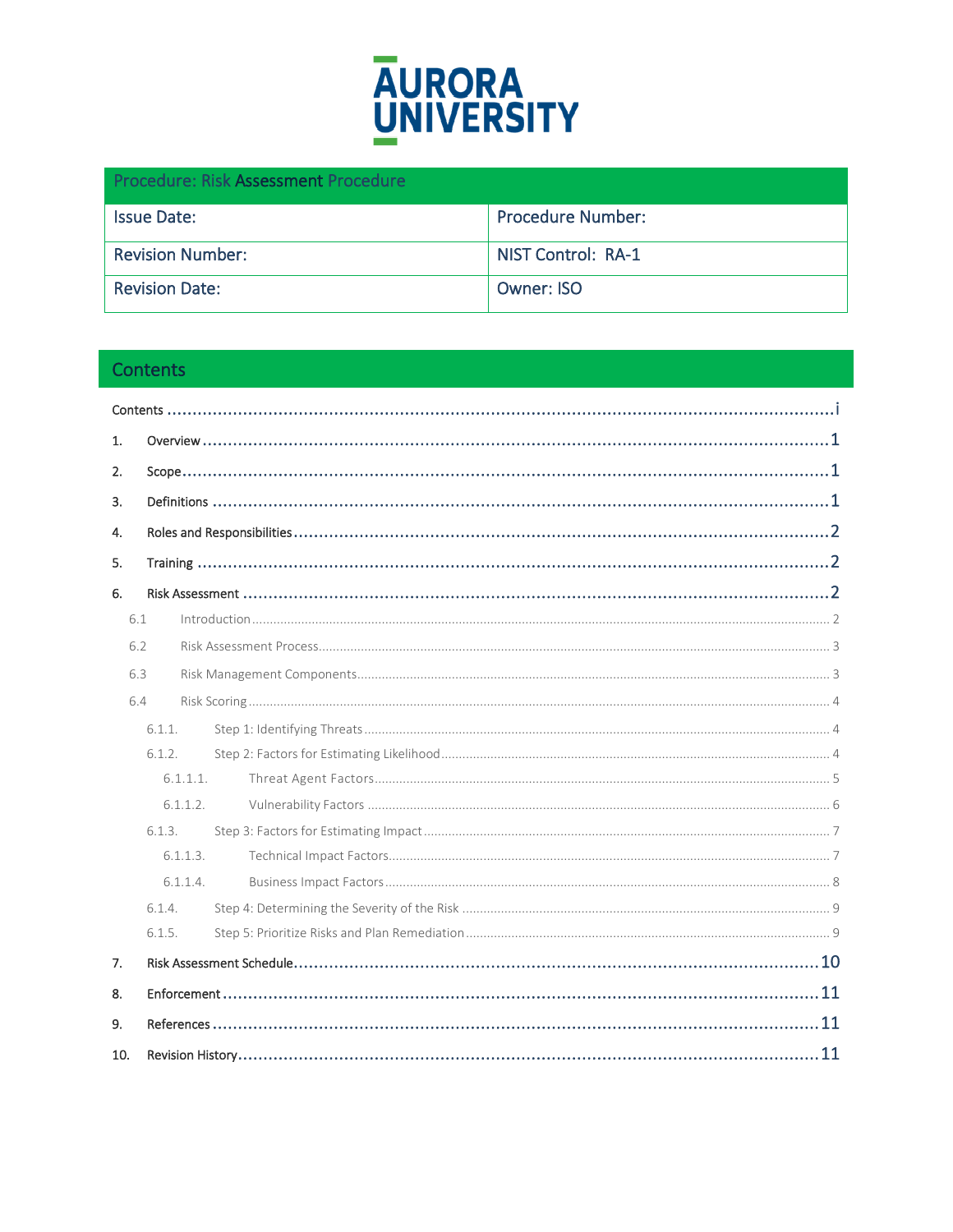

## <span id="page-2-0"></span>1. Overview

Reliance on technology by institutions increases the risk of vulnerability exploitation, with new threats occurring in the environment on a daily basis. Aurora University's ability to identify and remediate risk is critical to protecting its information assets.

Risk assessments inform decision makers and support risk responses by identifying:

- a. Relevant threats to institutions or threats directed through institutions against other institutions;
- b. Vulnerabilities, both internal and external to institutions;
- c. Impact (i.e., harm) to the institution, based off potential of threats exploiting vulnerabilities; and
- d. Likelihood that harm will occur.

The results of risk assessments provide senior leadership/executives with the information needed to determine appropriate courses of action in response to identified risks.

#### <span id="page-2-1"></span>2. Scope

The scope of this procedure includes all information assets governed by Aurora University. All personnel and third parties who have access to or utilize assets of the Institution, including data at rest, in transit or in process shall be subject to this Procedure.

## <span id="page-2-2"></span>3. Definitions

*Risk:* A measure of the extent to which an entity is threatened by a potential circumstance or event, and typically a function of: (i) the adverse impacts that would arise if the circumstance or event occurs; and (ii) the likelihood of occurrence. See Information System-Related Security Risk. [CNSSI No. 4009]

*Risk Management:* The process of identifying, estimating, and prioritizing risks to institutional operations (including mission, functions, image, reputation), institutional assets, individuals, other institutions, and the Nation, resulting from the operation of an information system. [NIST SP 800-39]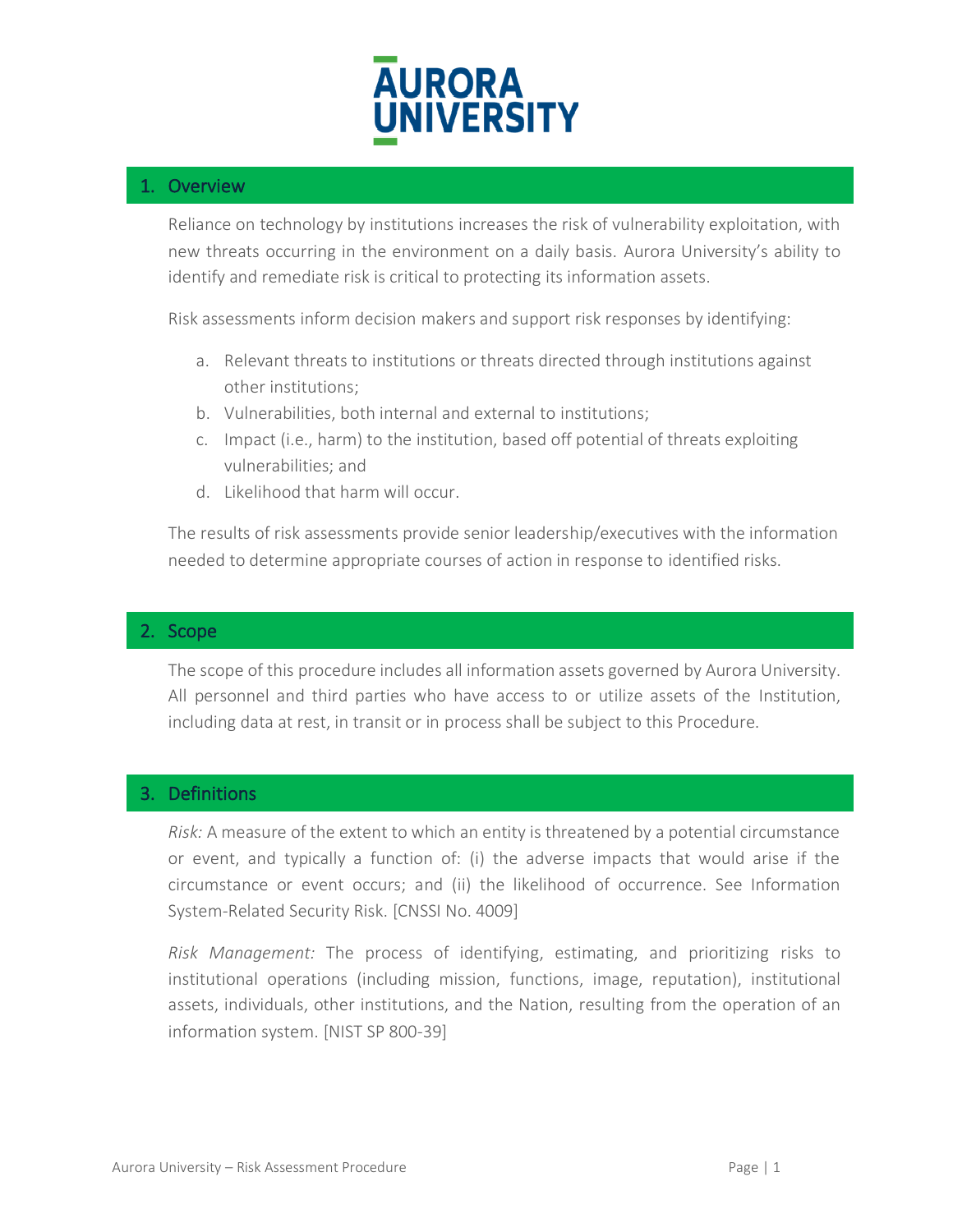

## <span id="page-3-0"></span>4. Roles and Responsibilities

Board of Directors: The Board of Directors is ultimately responsible for ensuring that the institution has an adequate and effective risk manage process and that this process is reviewed by Management at regular intervals. The Board is ultimately responsible for approving the risk management process, makes key strategic decisions addressing risk, and fulfills its governance responsibilities by providing necessary oversight of management.

Management: The Chief Information Officer (CIO) and designee will appoint responsibility to the heads of departments or institutional units for implementing the risk assessment procedure and ensure that the institution adheres to this procedure.

Employees (faculty, staff, and student workers): Understanding and implementing risk management on a daily basis is an important function for all faculty, staff and student workers. All faculty, staff and student workers are expected to be knowledgeable of institutional policy and procedural requirements, take other reasonable actions to not create unnecessary exposure and ensure that their supervisors are aware of risks as deemed appropriate.

## <span id="page-3-1"></span>5. Training

Aurora University Management will determine the nature and extent of faculty, staff and student worker training relating to risk management, subject to Board approval.

#### <span id="page-3-2"></span>6. Risk Assessment

#### <span id="page-3-3"></span>6.1 Introduction

Aurora University employs a qualitative risk assessment approach leveraging the NIST SP 800-53 *Security and Privacy Controls for Federal Information Systems and Organizations*. The Risk Assessment is a multi-phased process that identifies and prioritizes security risks across the enterprise.

The Risk Assessment is to be conducted by a team of certified security assessors with technical and business knowledge of the institution's information technology assets and business processes.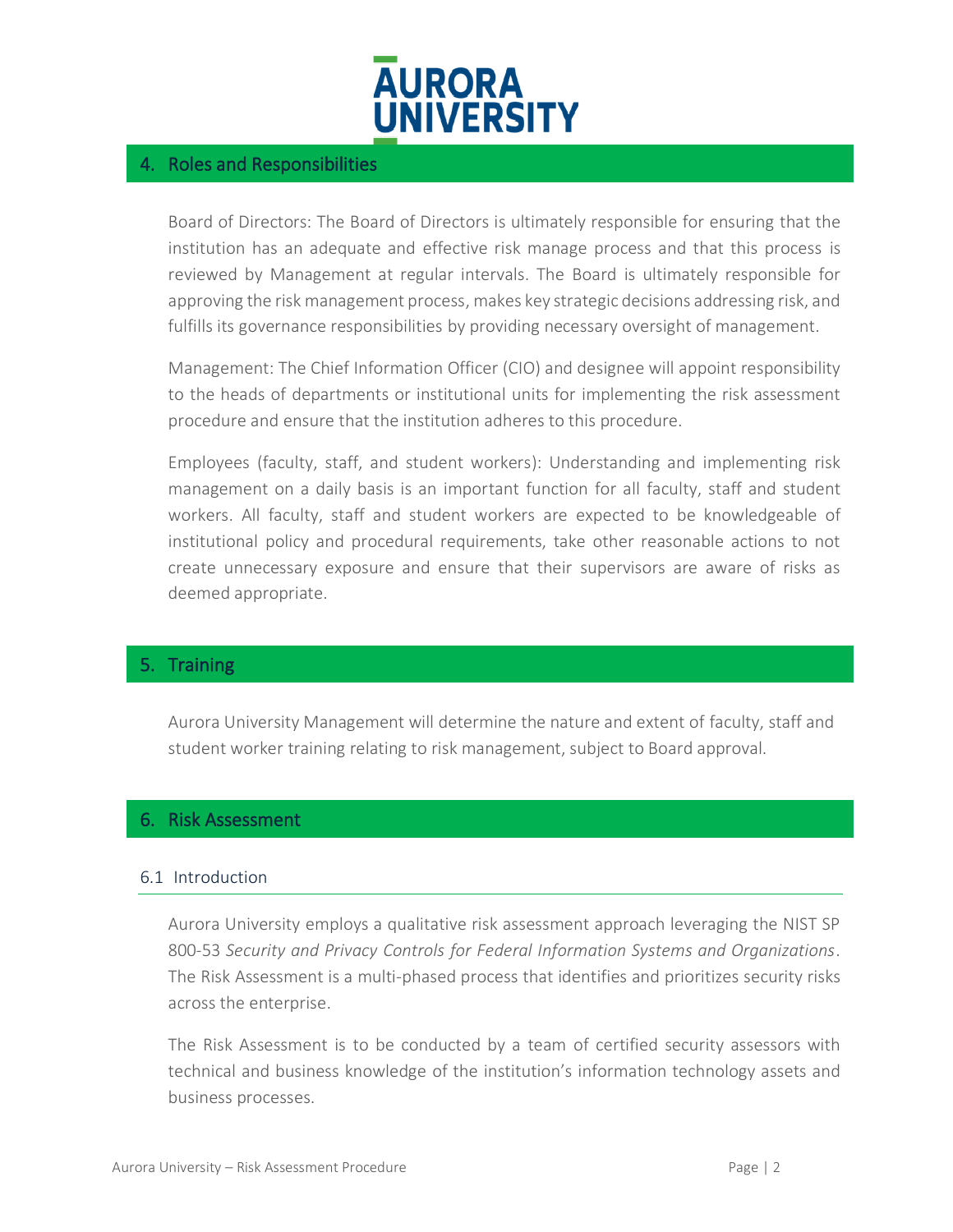

#### <span id="page-4-0"></span>6.2 Risk Assessment Process

The Risk Assessment shall be a structured process consisting of the following phases:

Phase 1: Planning – Organization of the assessment process.

- a) Scope Definition Identification of assets, facilities, applications, services, locations and other boundaries.
- b) Team Development Identification of Subject Matter Experts (SMEs) for each security domain.
- c) Schedule Development Organizing of SME and assessor schedules for interview sessions.
- d) Historical Analysis Evaluation of past performance of past assessment and audits, known vulnerabilities, policy exceptions and other assumptions that may have influenced the results of the current assessment.

Phase 2: Security Assessment - Identification of vulnerabilities.

- a) Subject Matter Expert Interviews Discovery and evaluation of security controls across all in-scope people, processes, and technologies.
- b) Artifact Analysis Evaluation policies, procedures, documentation, reports, logs, and other artifacts.

Phase 3: Risk Management – Characterization of vulnerabilities followed by calculation and prioritization of risks.

Phase 4: Findings Documentation - Development of Findings documentation and reports.

Phase 5: Findings Presentation – Presentation of Findings (if applicable).

#### <span id="page-4-1"></span>6.3 Risk Management Components

Risk Management procedures are designed to evaluate a given vulnerability, quantify the vulnerability's potential impact on the institution, and the likelihood that a threat agent will exploit the vulnerability. Together, these factors speak to the overall risk associated with an asset or system. Once the risk is understood, Risk Management mitigates the risk through the application of disciplines covering:

- Controlled transfer of the risk;
- Minimizing impact or changing the likelihood of occurrence; and
- Acceptance of the risk.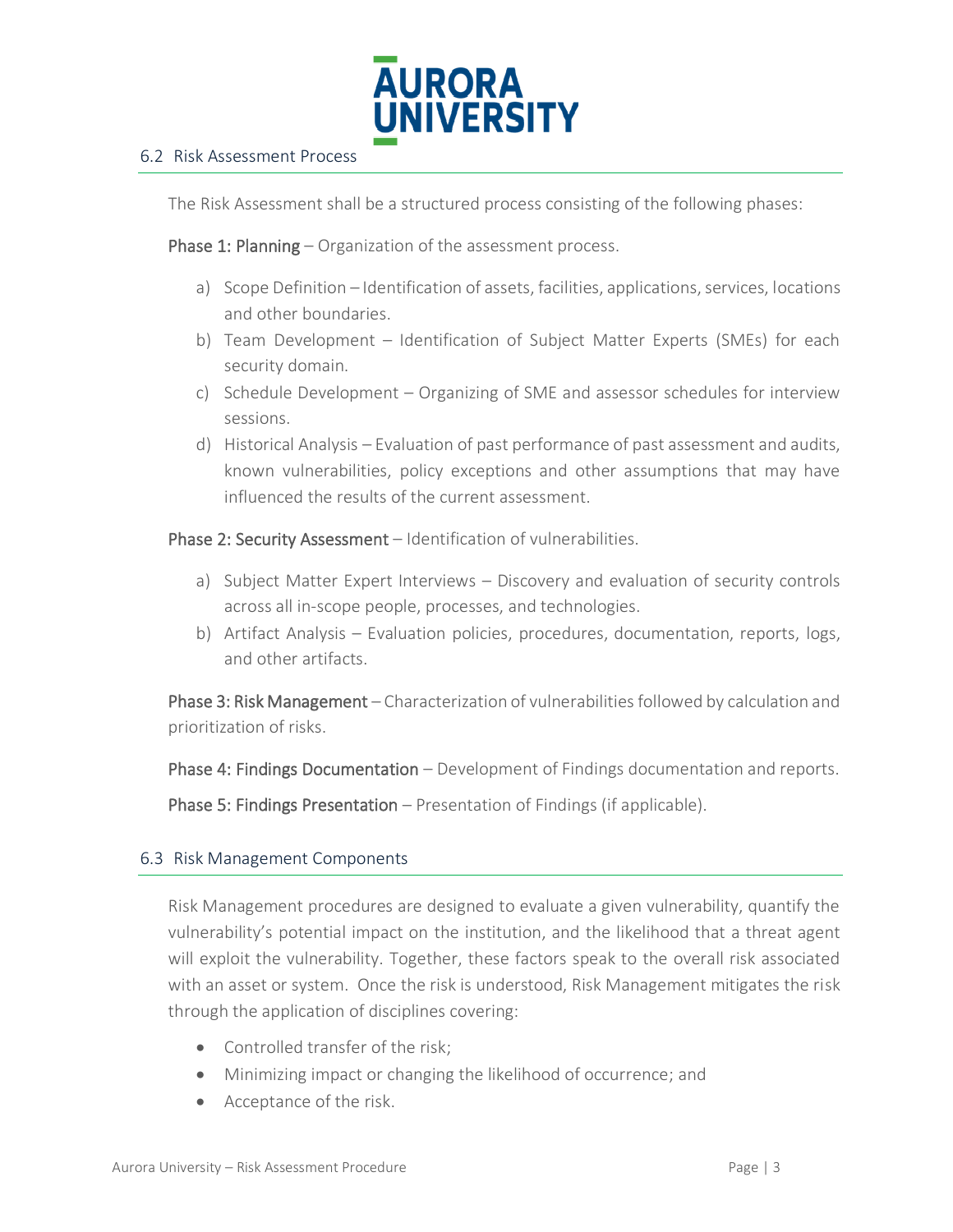

The following is the Information Security & Risk Management rating methodology adopted and approved by Aurora University:

• Risk = Likelihood x Impact

## <span id="page-5-0"></span>6.4 Risk Scoring

| Likelihood/Impact<br>Ranking | Likelihood/Impact<br><b>Score</b> | <b>Definition</b>                                                                      |
|------------------------------|-----------------------------------|----------------------------------------------------------------------------------------|
| High                         | 5                                 | Threat is very likely to occur<br>Critical Impact if threat is exploited               |
| Medium - High                | 4                                 | Threat is somewhat likely to occur<br>High Impact if threat is exploited<br>$\bullet$  |
| Medium                       | 3                                 | Threat is likely to occur<br>Moderate Impact if threat is exploited                    |
| Medium - Low                 | 2                                 | Threat is unlikely to occur<br>Low Impact if threat is exploited<br>$\bullet$          |
| Low                          |                                   | Threat is very unlikely to occur<br>Minimal Impact if threat is exploited<br>$\bullet$ |

## <span id="page-5-1"></span>*6.1.1. Step 1: Identifying Threats*

The first step is to identify the threat/vulnerability pairs: the threat agent involved, the attack used, the vulnerability involved, and the impact of a successful exploit on the business. There may be multiple possible groups of attackers, or even multiple possible business impacts. In general, it's best to err on the side of caution by using the worst-case option, as that will result in the highest overall risk.

## <span id="page-5-2"></span>*6.1.2. Step 2: Factors for Estimating Likelihood*

Once the potential risk has been identified the next step is to determine how serious the risk is. To determine the seriousness of the risk - estimate the "likelihood" of its occurrence. At the highest level, this is a rough measure of how likely this particular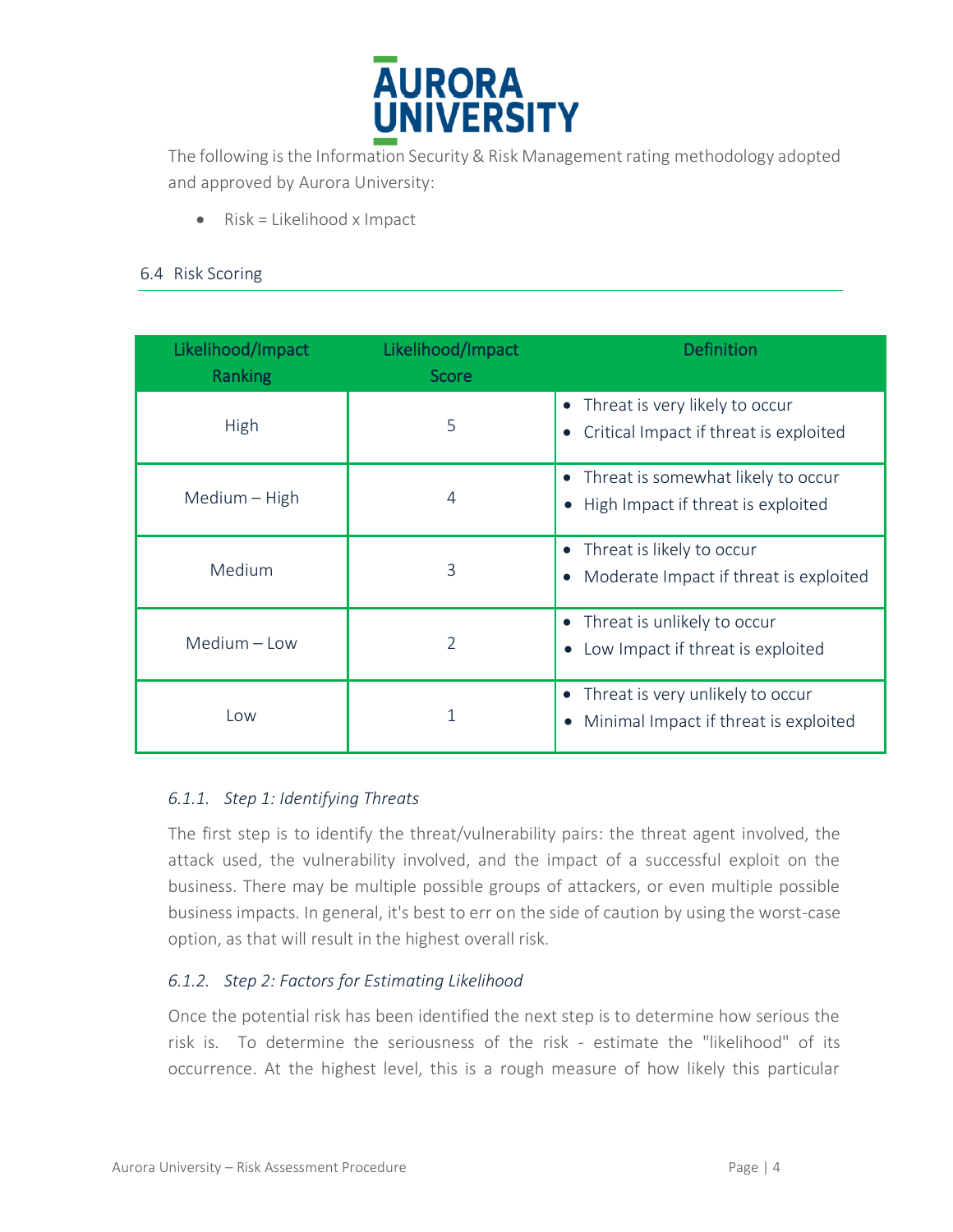

vulnerability is to be uncovered and exploited by an attacker. We do not need to be overprecise in this estimate. The *Risk Scoring* table is used to assign ratings for likelihood.

There are a number of factors that can help us figure this out. The first set of factors is related to the threat agent involved. The goal is to estimate the likelihood of a successful attack from a group of possible attackers.

Note: There may be multiple threat agents that can exploit a particular vulnerability, so it's usually best to use the worst-case scenario. For example, an insider may be a much more likely attacker than an anonymous outsider - but it depends on a number of factors. Each factor has a set of options, and each option has a likelihood rating from 1 to 5 associated with it. These ratings are utilized in the risk calculator tool to quantify the overall likelihood.

# <span id="page-6-0"></span>*6.1.1.1. Threat Agent Factors*

The first set of factors is related to the threat agent involved. The goal here is to estimate the likelihood of a successful attack by this group of threat agents. Factors include:

# 1. Skill level

What level of skill is required on the part of the threat agent in order to exploit the vulnerability?

- a) Security penetration skills
- b) Network and programming skills
- c) Advanced computer user
- d) Some technical skills
- e) No technical skills

# 2. Motive

How motivated is this group of threat agents to find and exploit this vulnerability?

- a) Low or no reward
- b) Possible reward
- c) High reward

# 3. Opportunity

What resources and opportunity are required for this group of threat agents to find and exploit this vulnerability?

- a) Full access or expensive resources required
- b) Special access or resources required
- c) Some access or resources required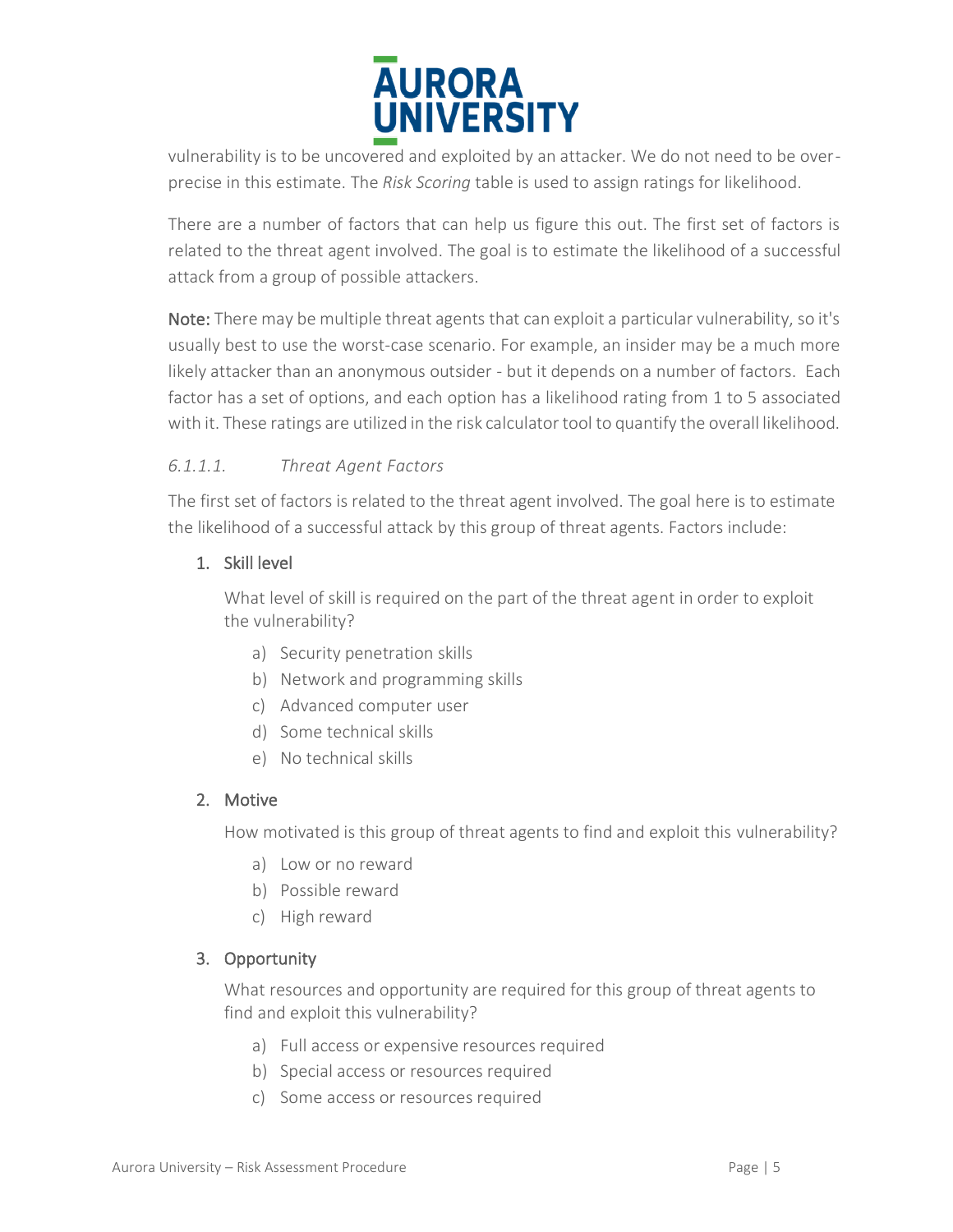

d) No access or resources required

## 4. Size

What is the size of the population to which the vulnerability is visible?

- a) Developers
- b) System administrators
- c) Intranet users
- d) Partners
- e) Authenticated users
- f) Anonymous Internet users

#### <span id="page-7-0"></span>*6.1.1.2. Vulnerability Factors*

The next set of factors is related to the vulnerability involved. The goal here is to estimate the likelihood of the particular vulnerability being discovered and exploited. Assume the threat agent selected above.

## 1. Ease of Discovery

How easy is it for this group of threat agents to discover this vulnerability?

- a) Practically impossible
- b) Difficult
- c) Easy
- d) Automated tools available

#### 2. Ease of exploit

How easy is it for this group of threat agents to actually exploit this vulnerability?

- a) Theoretical
- b) Difficult
- c) Easy
- d) Automated tools available

#### 3. Awareness

How well known is this vulnerability to this group of threat agents?

- a) Unknown
- b) Hidden
- c) Obvious
- d) Public knowledge

## 4. Intrusion Detection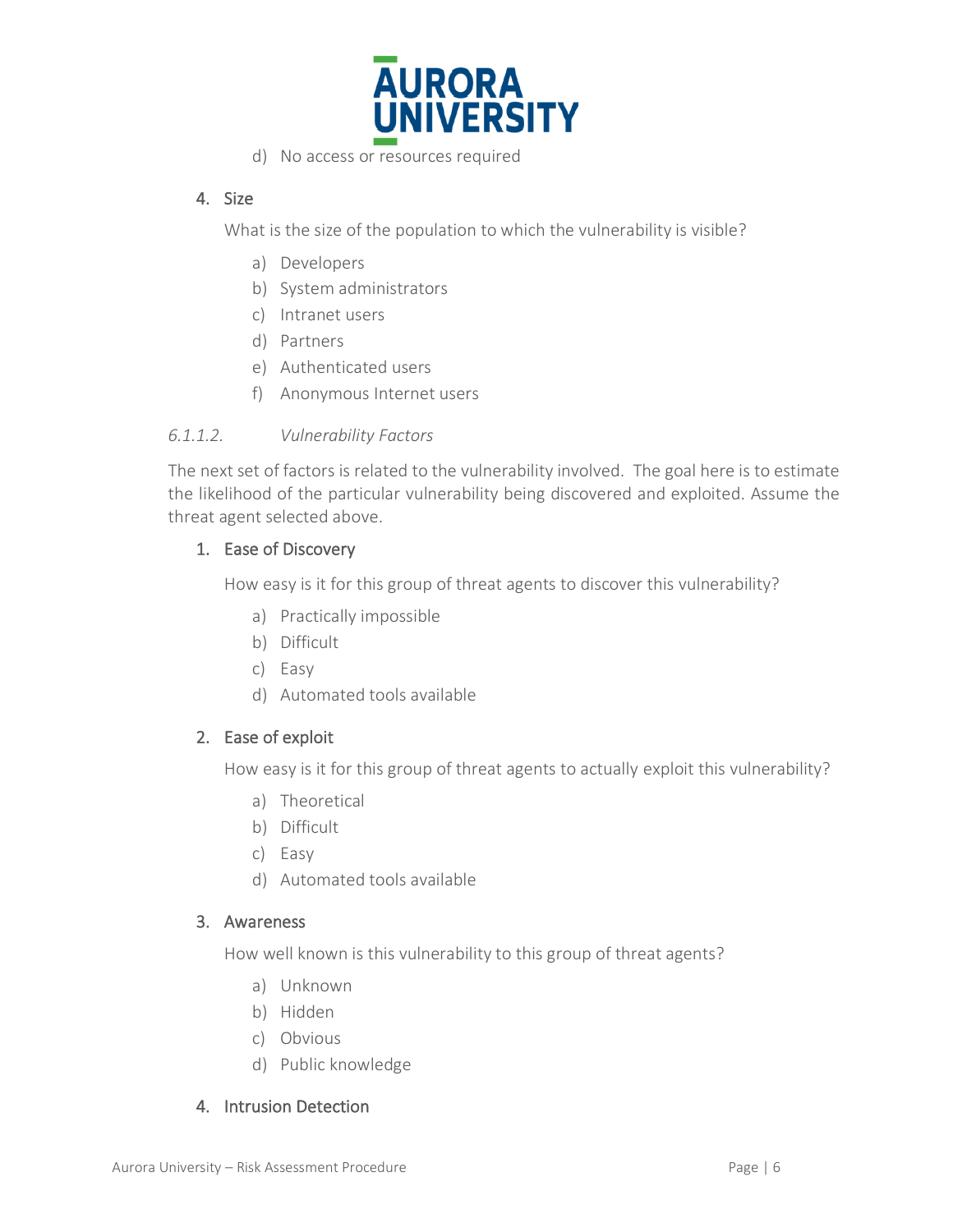

How likely is an exploit to be detected?

- a) Active detection in application
- b) Logged and reviewed
- c) Logged without review
- d) Not logged

#### <span id="page-8-0"></span>*6.1.3. Step 3: Factors for Estimating Impact*

When considering the impact of a successful attack, it's important to realize that there are two kinds of impacts. The first is the "technical impact" on the application, the data it uses, and the functions it provides. The other is the "business impact" on the institution operating the application.

Ultimately, the business impact is more important. However, you may not have access to all the information required to figure out the business consequences of a successful exploit. In this case, providing as much detail about the technical risk will enable the appropriate business representative to make a decision about the business risk.

Again, each factor has a set of options, and each option has an impact rating from 0 to 9 associated with it. These ratings are utilized in the risk calculator tool to quantify the overall impact.

#### <span id="page-8-1"></span>*6.1.1.3. Technical Impact Factors*

Technical impact can be broken down into factors aligned with the traditional security areas of concern: confidentiality, integrity, availability, and accountability. The goal is to estimate the magnitude of the impact on the system if the vulnerability were to be exploited.

## 1. Loss of confidentiality

How much data could be disclosed and how sensitive is it?

- a) Minimal non-sensitive data disclosed
- b) Minimal critical data disclosed
- c) Extensive non-sensitive data disclosed
- d) Extensive critical data disclosed
- e) All data disclosed

## 2. Loss of integrity

How much data could be corrupted and how damaged is it?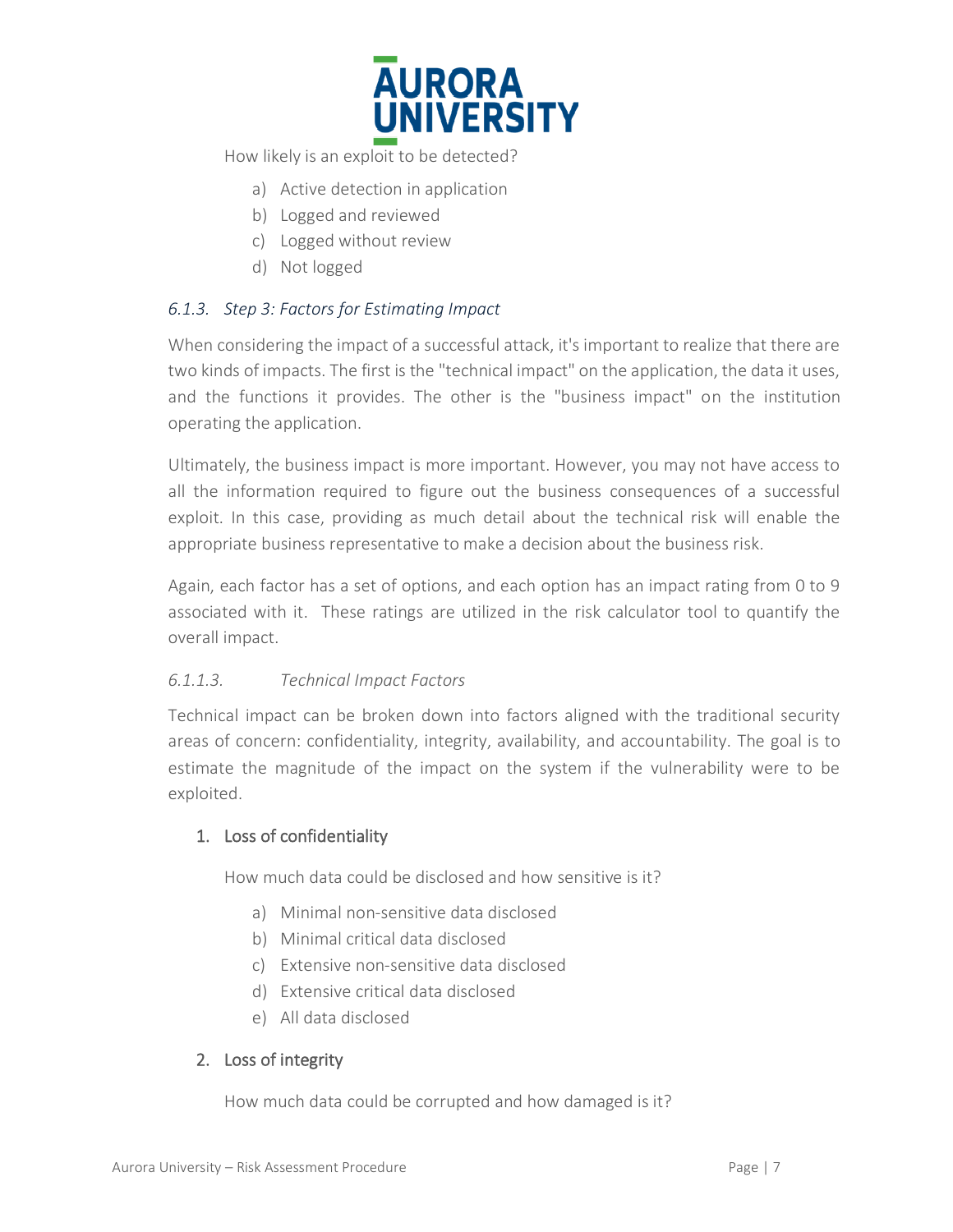

- a) Minimal slightly corrupt data
- b) Minimal seriously corrupt data
- c) Extensive slightly corrupt data
- d) Extensive seriously corrupt data
- e) All data totally corrupt

## 3. Loss of availability

How much service could be lost and how vital is it?

- a) Minimal secondary services interrupted
- b) Minimal primary services interrupted
- c) Extensive secondary services interrupted
- d) Extensive primary services interrupted
- e) All services completely lost

## 4. Loss of accountability

Are the threat agents' actions traceable to an individual?

- a) Fully traceable
- b) Possibly traceable
- c) Completely anonymous

## <span id="page-9-0"></span>*6.1.1.4. Business Impact Factors*

The business impact stems from the technical impact but requires a deep understanding of what is important to the institution running the application. In general, you should be aiming to support your risks with business impact, particularly if your audience is executive level. The business risk is what justifies investment in fixing security problems.

An asset classification guide and/or a business impact reference guide is used to help formalize what is important to the institution. These standards can help you focus on what's truly important for security. In lieu of the guides utilize an interview technique with key institution process owners to ascertain critical institution functions and associated technologies.

The factors below are common areas:

# 1. Financial damage

How much financial damage will result from an exploit?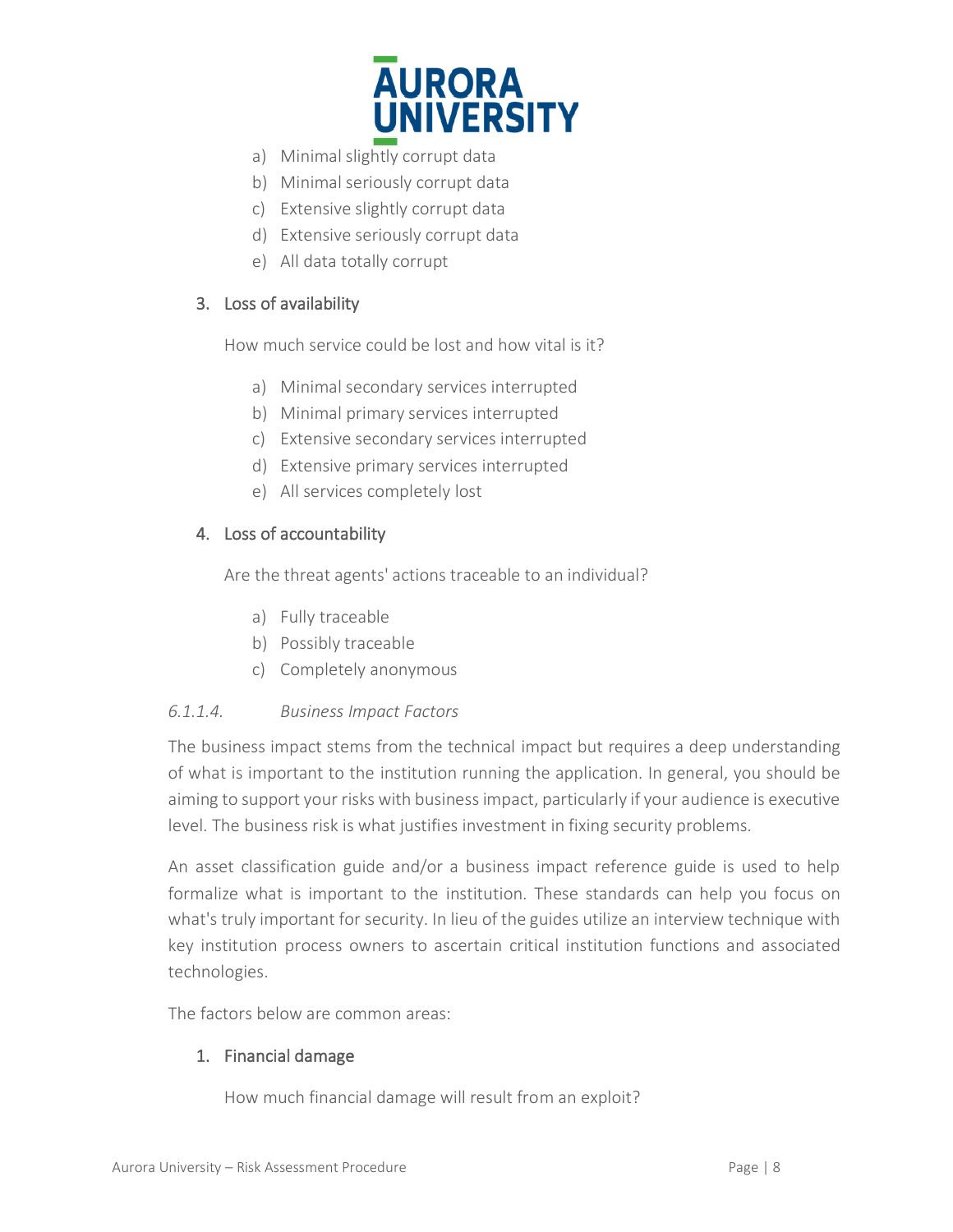

- a) Less than the cost to fix the vulnerability
- b) Minor effect on annual profit
- c) Significant effect on annual profit
- d) Bankruptcy

#### 2. Reputation damage

Would an exploit result in reputation damage that would harm the institution?

- a) Minimal damage
- b) Loss of major accounts
- c) Loss of goodwill
- d) Brand damage

#### 3. Non-compliance

How much exposure does non-compliance introduce?

- a) Minor violation
- b) Clear violation
- c) High profile violation

## 4. Privacy violation

How much personally identifiable information could be disclosed?

- a) One individual
- b) Hundreds of people
- c) Thousands of people
- d) Millions of people

## <span id="page-10-0"></span>*6.1.4. Step 4: Determining the Severity of the Risk*

This step involves putting together the likelihood estimate and the impact estimate to calculate an overall severity for this risk. Determine whether the likelihood is LOW, MEDIUM-LOW, MEDIUM, MEDIUM-HIGH or HIGH. Repeat the process for the impact. The result is a final risk rating for each vulnerability.

## <span id="page-10-1"></span>*6.1.5. Step 5: Prioritize Risks and Plan Remediation*

With each required vulnerability risk score calculated, high risk item evaluation can be prioritized above lower risk items. Planned remediation efforts should be completed in accordance with the previous listed options including: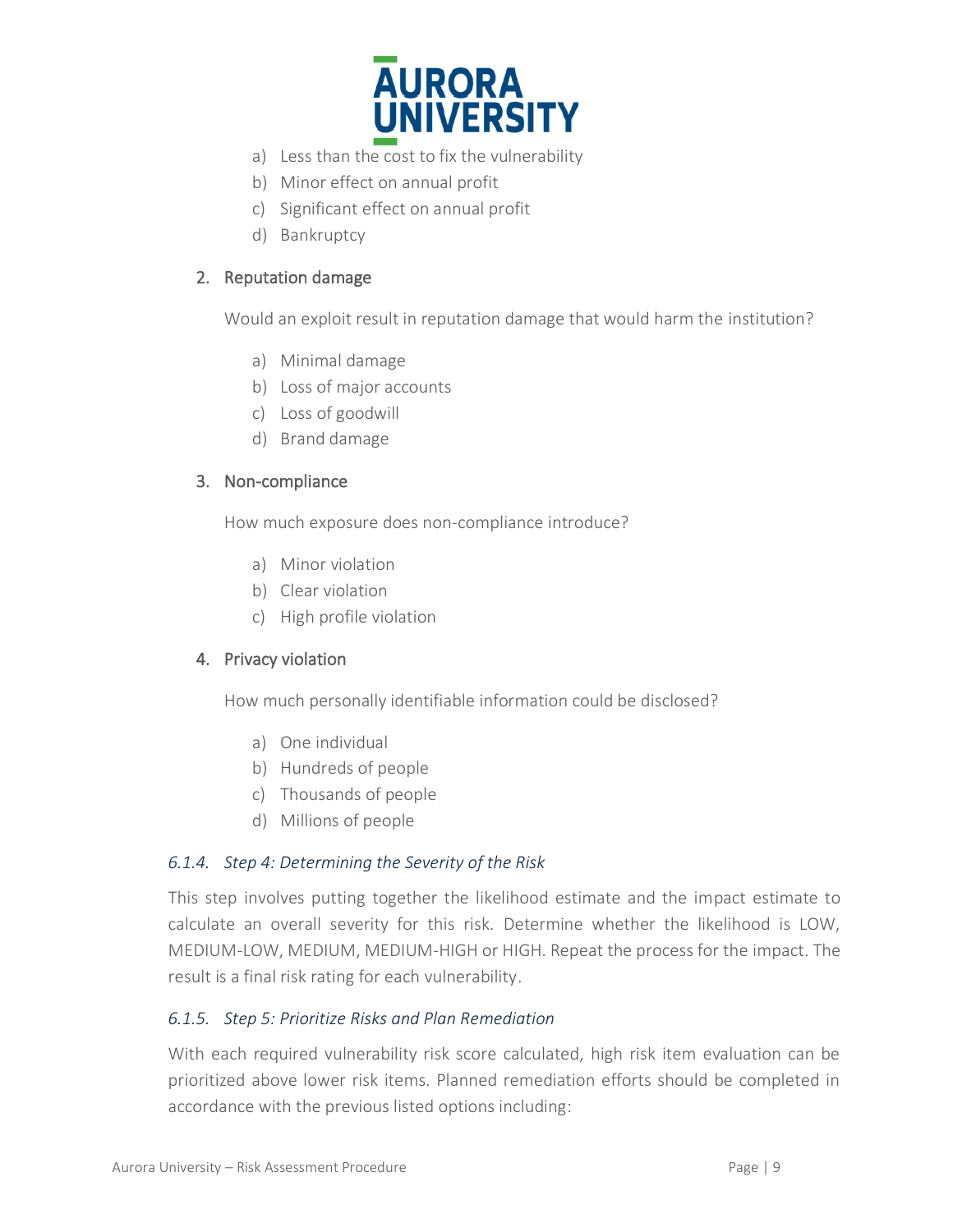

- Controlled transfer of the risk
- Minimizing impact or changing the likelihood of occurrence
- Acceptance of the risk

# <span id="page-11-0"></span>7. Risk Assessment Schedule

Risk assessments will be conducted in accordance with the following schedule:

| <b>Name</b>                               | <b>Type</b>                 | <b>Description</b>                                                                                                            | <b>Frequency</b> | <b>Department</b><br><b>Responsible</b> |
|-------------------------------------------|-----------------------------|-------------------------------------------------------------------------------------------------------------------------------|------------------|-----------------------------------------|
| Organizational<br>Risk<br>Assessment      | NIST 800-171<br>Assessment  | Identification, evaluation,<br>and prioritization of<br>institutional risks to include<br>people, process, and<br>technology. | Annually         | Information<br>Technology               |
| External<br>Vulnerability<br><b>Scans</b> | Vulnerability<br>Assessment | External scan of publicly<br>accessible IP address space                                                                      | Bi-Annually      | Information<br>Technology<br>Services   |
| Internal<br>Vulnerability<br><b>Scans</b> | Vulnerability<br>Assessment | Authenticated scan of<br>internal network resources                                                                           | Bi-Annually      | Information<br>Technology<br>Services   |
| Application<br>Security<br>Assessment     | Penetration<br>Test         | Assessment of application<br>security design practices and<br>technical vulnerabilities                                       | Annually         | Information<br>Technology<br>Services   |
|                                           |                             |                                                                                                                               | Every 2 Years    |                                         |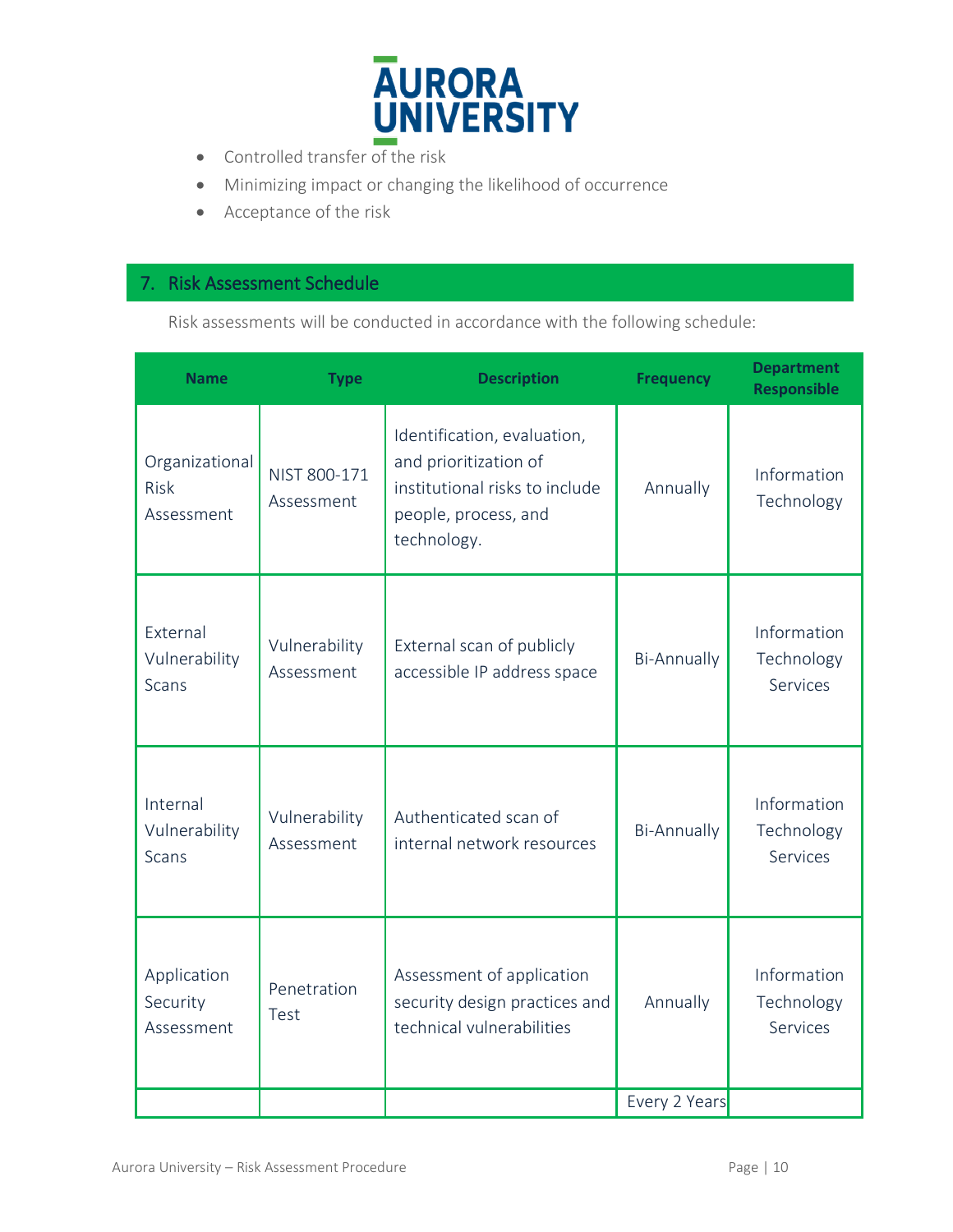

| <b>Network</b><br>Security Design<br>Assessment | Vulnerability<br>Assessment | Penetration test of entire<br>network.                                        |          | Information<br>Technology<br>Services |
|-------------------------------------------------|-----------------------------|-------------------------------------------------------------------------------|----------|---------------------------------------|
| Wireless<br>Security<br>Assessment              | Vulnerability<br>Assessment | Security review of wireless<br>access point configuration<br>and availability | Annually | Information<br>Technology<br>Services |
| Physical<br>Security<br>Assessment              | Penetration<br>Test         | Physical test of all facilities<br>critical to the institution                | Annually | Information<br>Technology<br>Services |

# <span id="page-12-0"></span>8. Enforcement

Any personnel found to have violated this procedure may be subject to disciplinary action up to and including termination of employment.

# <span id="page-12-1"></span>9. References

- CNSSI No. 4009 *National Information Assurance (IA) Glossary*
- NIST SP 800-39 *Managing Information Security Risk*
- NIST SP 800-30 *Guide for Conducting Risk Assessments*
- OWASP Risk Rating Methodology

# <span id="page-12-2"></span>10.Revision History

| <b>Version</b> | Date:     | Author                     | <b>Revisions</b> |
|----------------|-----------|----------------------------|------------------|
| 1.0            | 3-02-2022 | <b>GreyCastle Security</b> | Initial Draft    |